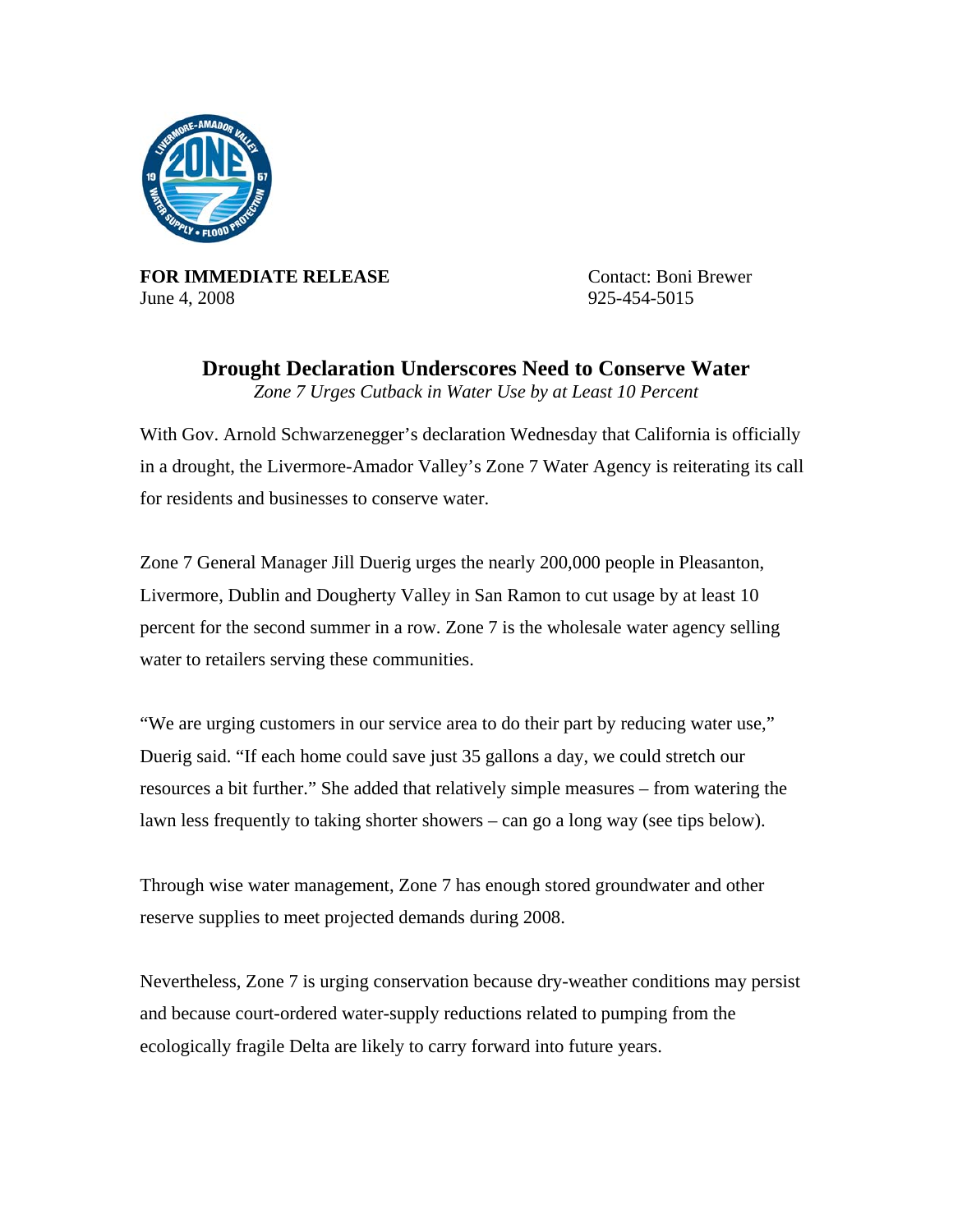Conservation tips and other information on such things as drought-tolerant landscaping and rebates for water-saving appliances are available on the conservation page of the Zone 7 website, [www.zone7water.com](http://www.zone7water.com/), or by contacting your local water retailer (the City of Pleasanton, the City of Livermore, California Water Service Company or the Dublin San Ramon Services District.

## \*\*\*\*\*\*\*\*\*\*\*\*\*\*\*\*\*\*\*\*\*\*\*\*\*\*\*\*\* \*\*\*\*\*\*\*\*\*\*\*\*\*\*\*\*\*\*\*\*\*\*\*\*\*\*\*\*\*

**An average family of three in the Livermore-Amador Valley uses about 350 to 450 gallons of water a day, depending on time of year, weather conditions and location. Here are some ways water can be saved:** 

| <b>Conservation tip</b>                                                                | <b>Avg. Savings</b><br>per Day (Gallons) |
|----------------------------------------------------------------------------------------|------------------------------------------|
| <b>Outdoors</b>                                                                        |                                          |
| Water your lawn only when needed.                                                      |                                          |
| Step on your grass; if it springs up<br>when you lift your foot, it doesn't need water | 36                                       |
|                                                                                        |                                          |
| Water before 7 a.m.                                                                    | $15 - 40$                                |
| Put a layer of mulch                                                                   |                                          |
| around trees & plants                                                                  | 36                                       |
| When washing your car, don't run the hose;                                             |                                          |
| instead, use a bucket of water                                                         |                                          |
| $\&$ a quick hose rinse at the end                                                     | 38 (for two cars)                        |
| Use a pool cover to reduce evaporation                                                 | 32                                       |
| Use a broom, not a hose,                                                               |                                          |
| to clean driveways & sidewalks                                                         | 19                                       |
| <b>Indoors</b>                                                                         |                                          |
| Shorten showers by 1 to 2 minutes                                                      | 22                                       |
| Install a high-efficiency toilet                                                       | 22                                       |
| Don't use the toilet as a wastebasket                                                  | 16                                       |
| Run only full loads of laundry or dishes                                               | 18                                       |
| Install a high-efficiency clothes washer                                               | 18                                       |